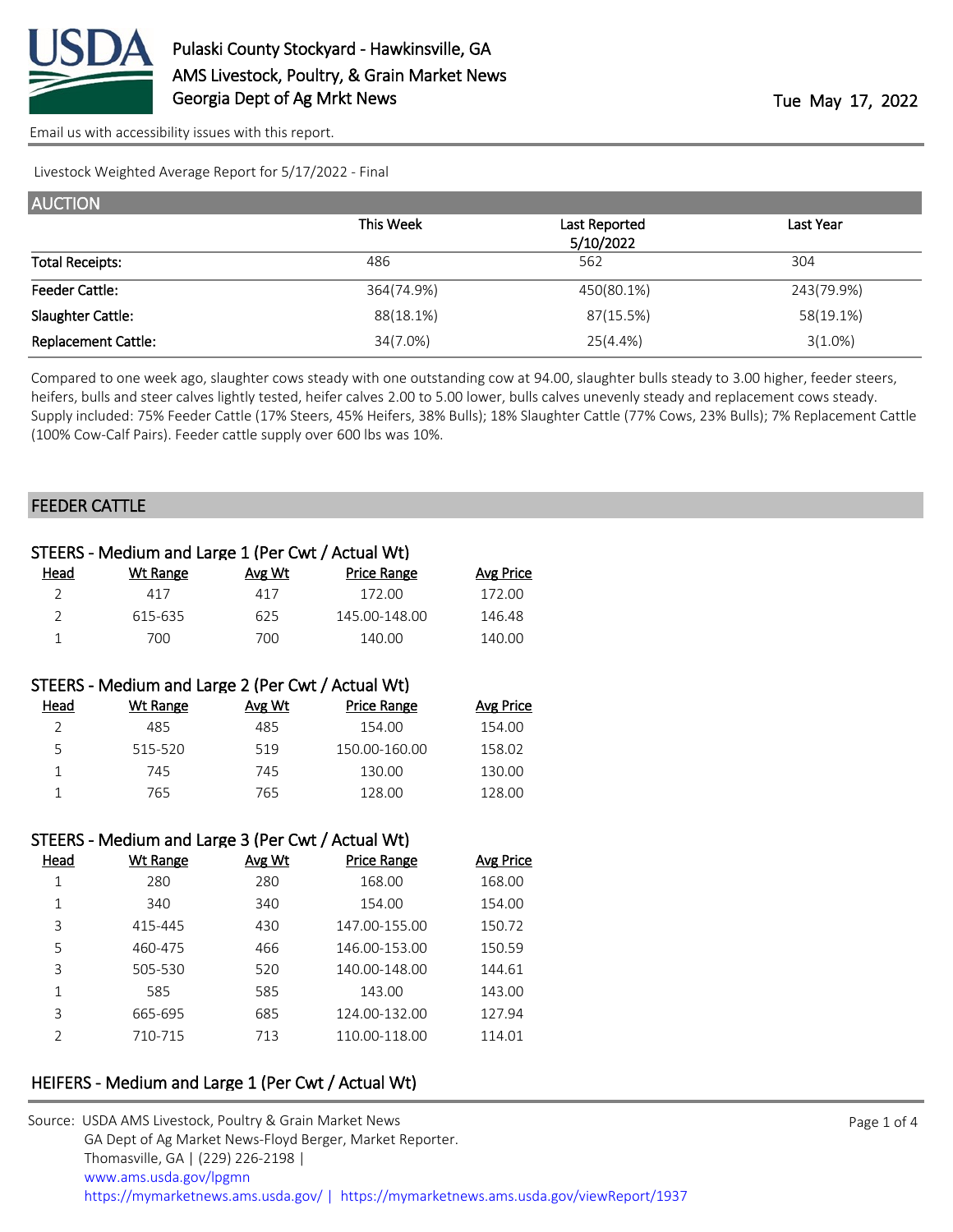

| Head | <b>Wt Range</b> | Avg Wt | <b>Price Range</b> | Avg Price |
|------|-----------------|--------|--------------------|-----------|
| 6    | 525-540         | 530    | 136.00-138.00      | 136.34    |
|      | 550             | 550    | 140.00             | 140.00    |
|      | 600             | 600    | 129.00             | 129.00    |
|      | 675             | 675    | 127.00             | 127.00    |
|      | 710             | 710    | 123.00             | 123.00    |

|                | HEIFERS - Medium and Large 2 (Per Cwt / Actual Wt) |               |                    |                  |
|----------------|----------------------------------------------------|---------------|--------------------|------------------|
| Head           | <b>Wt Range</b>                                    | <u>Avg Wt</u> | <b>Price Range</b> | <b>Avg Price</b> |
| 5              | 315-325                                            | 321           | 142.00-148.00      | 144.39           |
| 10             | 350-390                                            | 368           | 140.00-148.00      | 144.04           |
| 17             | 430-440                                            | 433           | 135.00-144.00      | 141.88           |
| 14             | 455-495                                            | 474           | 135.00-143.00      | 139.03           |
| $\mathfrak{D}$ | 500-520                                            | 510           | 127.00-134.00      | 130.43           |
| 8              | 550-585                                            | 577           | 125.00-132.00      | 127.35           |
|                | 605                                                | 605           | 125.00             | 125.00           |
|                | 665                                                | 665           | 122.00             | 122.00           |

## HEIFERS - Medium and Large 3 (Per Cwt / Actual Wt)

| Head           | Wt Range | Avg Wt | Price Range   | Avg Price |
|----------------|----------|--------|---------------|-----------|
| 1              | 245      | 245    | 148.00        | 148.00    |
| 2              | 275-280  | 278    | 140.00-144.00 | 142.02    |
| $\mathcal{P}$  | 310-335  | 323    | 130.00-134.00 | 131.92    |
| 6              | 350-390  | 377    | 130.00-138.00 | 134.15    |
| 3              | 410-435  | 422    | 132.00-134.00 | 132.99    |
| 3              | 470-475  | 472    | 126.00-130.00 | 128.66    |
| 1              | 510      | 510    | 118.00        | 118.00    |
|                | 625      | 625    | 110.00        | 110.00    |
| $\mathfrak{D}$ | 735-740  | 738    | 100.00-106.00 | 102.99    |

# BULLS - Medium and Large 1 (Per Cwt / Actual Wt)

| <b>Head</b> | Wt Range | Avg Wt | Price Range   | Avg Price |
|-------------|----------|--------|---------------|-----------|
|             | 355-360  | 358.   | 174.00-175.00 | 174.50    |
| -5          | 500-535  | 510    | 150.00-154.00 | 151.00    |

|      | BULLS - Medium and Large 2 (Per Cwt / Actual Wt) |        |                    |                  |
|------|--------------------------------------------------|--------|--------------------|------------------|
| Head | Wt Range                                         | Avg Wt | <b>Price Range</b> | <b>Avg Price</b> |
|      | 340                                              | 340    | 162.00             | 162.00           |
| 5    | 360-380                                          | 372    | 156.00-165.00      | 160.21           |
|      | 410-435                                          | 423    | 154.00-156.00      | 155.03           |
| 11   | 460-490                                          | 473    | 150.00-154.00      | 151.88           |
| ₹    | 510-545                                          | 527    | 140.00-148.00      | 145.00           |
|      |                                                  |        |                    |                  |

| Source: USDA AMS Livestock, Poultry & Grain Market News                                |
|----------------------------------------------------------------------------------------|
| GA Dept of Ag Market News-Floyd Berger, Market Reporter.                               |
| Thomasville, GA   (229) 226-2198                                                       |
| www.ams.usda.gov/lpgmn                                                                 |
| https://mymarketnews.ams.usda.gov/   https://mymarketnews.ams.usda.gov/viewReport/1937 |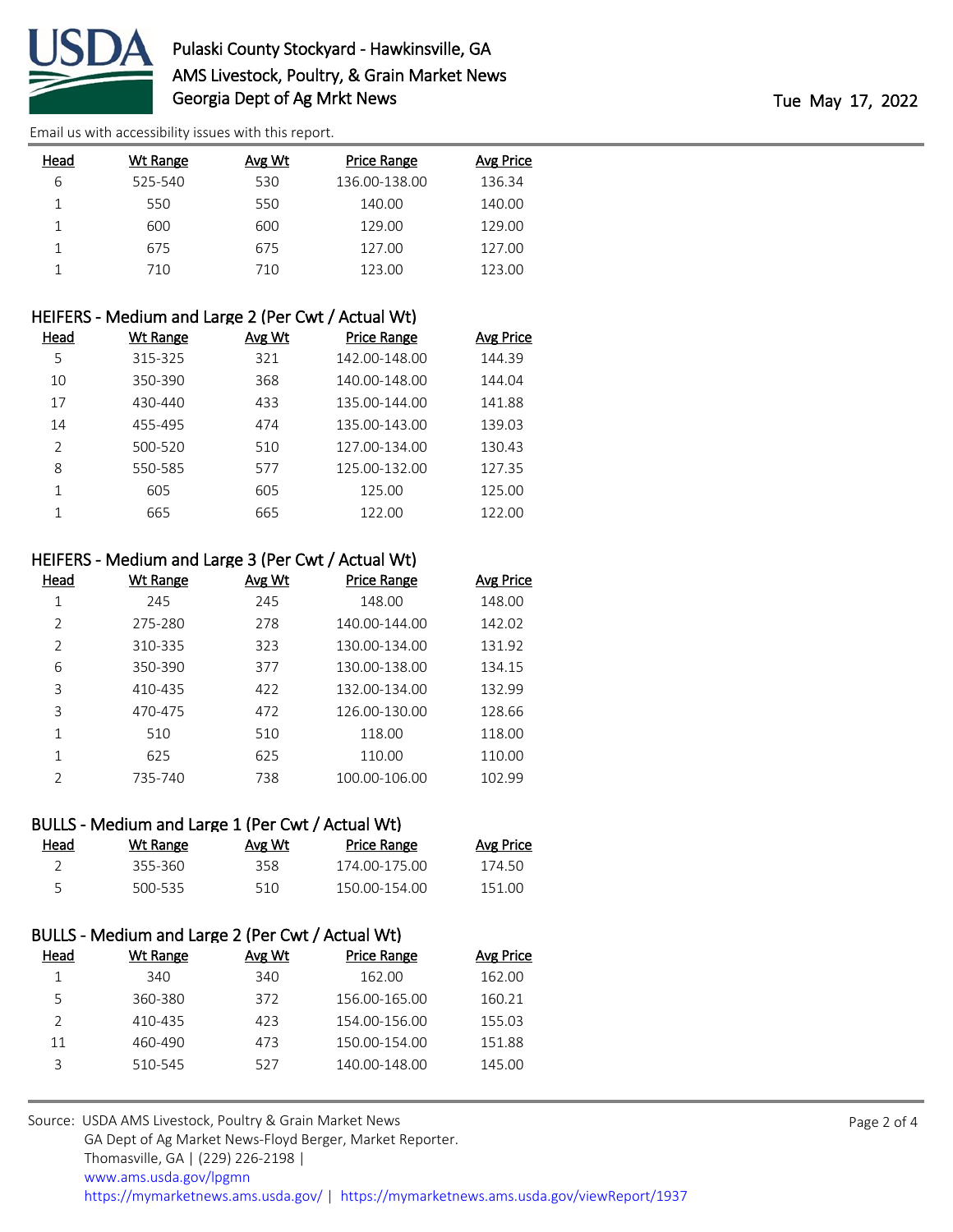

| $\mathbf 1$  | 570                                              | 570    | 136.00             | 136.00           |                 |
|--------------|--------------------------------------------------|--------|--------------------|------------------|-----------------|
|              | BULLS - Medium and Large 3 (Per Cwt / Actual Wt) |        |                    |                  |                 |
|              |                                                  |        |                    |                  |                 |
| <b>Head</b>  | <b>Wt Range</b>                                  | Avg Wt | <b>Price Range</b> | <b>Avg Price</b> |                 |
| $\mathbf 1$  | 295                                              | 295    | 158.00             | 158.00           |                 |
| 10           | 320-340                                          | 328    | 150.00-160.00      | 154.85           |                 |
| 8            | 350-375                                          | 361    | 145.00-155.00      | 150.33           |                 |
| 11           | 400-445                                          | 425    | 140.00-150.00      | 146.80           |                 |
| 7            | 460-490                                          | 477    | 140.00-147.00      | 143.76           |                 |
| 3            | 520-545                                          | 530    | 130.00-138.00      | 134.05           |                 |
| $\mathbf 1$  | 575                                              | 575    | 121.00             | 121.00           |                 |
| $\mathbf{1}$ | 640                                              | 640    | 124.00             | 124.00           |                 |
| $\mathbf{1}$ | 660                                              | 660    | 119.00             | 119.00           |                 |
| $\mathbf 1$  | 705                                              | 705    | 116.00             | 116.00           |                 |
|              | <b>SLAUGHTER CATTLE</b>                          |        |                    |                  |                 |
|              |                                                  |        |                    |                  |                 |
|              |                                                  |        |                    |                  |                 |
|              | COWS - Breaker 75-80% (Per Cwt / Actual Wt)      |        |                    |                  |                 |
| <b>Head</b>  | <b>Wt Range</b>                                  | Avg Wt | <b>Price Range</b> | <b>Avg Price</b> | <b>Dressing</b> |
|              |                                                  |        |                    |                  |                 |

| woo         | <b>VVLIVALIKE</b>                         | <b><u>AVE WV</u></b> | <b>FILE RAIRE</b>  | <b>AVE LILE</b>  | <b>DI COOILIK</b> |
|-------------|-------------------------------------------|----------------------|--------------------|------------------|-------------------|
| 1           | 1480                                      | 1480                 | 65.00              | 65.00            | Low               |
|             |                                           |                      |                    |                  |                   |
|             | COWS - Boner 80-85% (Per Cwt / Actual Wt) |                      |                    |                  |                   |
| <b>Head</b> | <b>Wt Range</b>                           | Avg Wt               | <b>Price Range</b> | <b>Avg Price</b> | <b>Dressing</b>   |
| 9           | 1000-1480                                 | 1098                 | 76.00-83.00        | 79.17            | Average           |
| 9           | 1045-1760                                 | 1356                 | 84.00-91.00        | 87.49            | High              |
| 9           | 1065-1475                                 | 1295                 | 68.00-75.00        | 71.99            | Low               |
|             |                                           |                      |                    |                  |                   |
|             | COWS - Lean 85-90% (Per Cwt / Actual Wt)  |                      |                    |                  |                   |
| Head        | Wt Range                                  | Avg Wt               | <b>Price Range</b> | <b>Avg Price</b> | <b>Dressing</b>   |
| 13          | 825-1195                                  | 1037                 | 65.00-72.00        | 68.47            | Average           |
| 3           | 1035                                      | 1035                 | 74.00              | 74.00            | High              |

| BULLS - 1 (Per Cwt / Actual Wt) |           |        |               |           |                 |  |
|---------------------------------|-----------|--------|---------------|-----------|-----------------|--|
| Head                            | Wt Range  | Avg Wt | Price Range   | Avg Price | <b>Dressing</b> |  |
| ь                               | 1030-1860 | 1465   | 101.00-105.00 | 102.99    | Average         |  |
| 6                               | 1260-2240 | 1517   | 110.00-114.00 | 111.21    | High            |  |
| 4                               | 1345-1630 | 1481   | 94.00-100.00  | 96.68     | Low             |  |

9 825-1070 961 54.00-60.00 56.11 Low

#### REPLACEMENT CATTLE

# COW-CALF PAIRS - Medium and Large 1-2 w/ 150-300 lbs calf (Per Family / Actual Wt)

| Age | Stage | Head | Wt Range | Avg Wt | <b>Price Range</b> | <b>Avg Price</b> |
|-----|-------|------|----------|--------|--------------------|------------------|
| 2-8 |       |      | 1320     | 1320   | 1250.00            | 1250.00          |